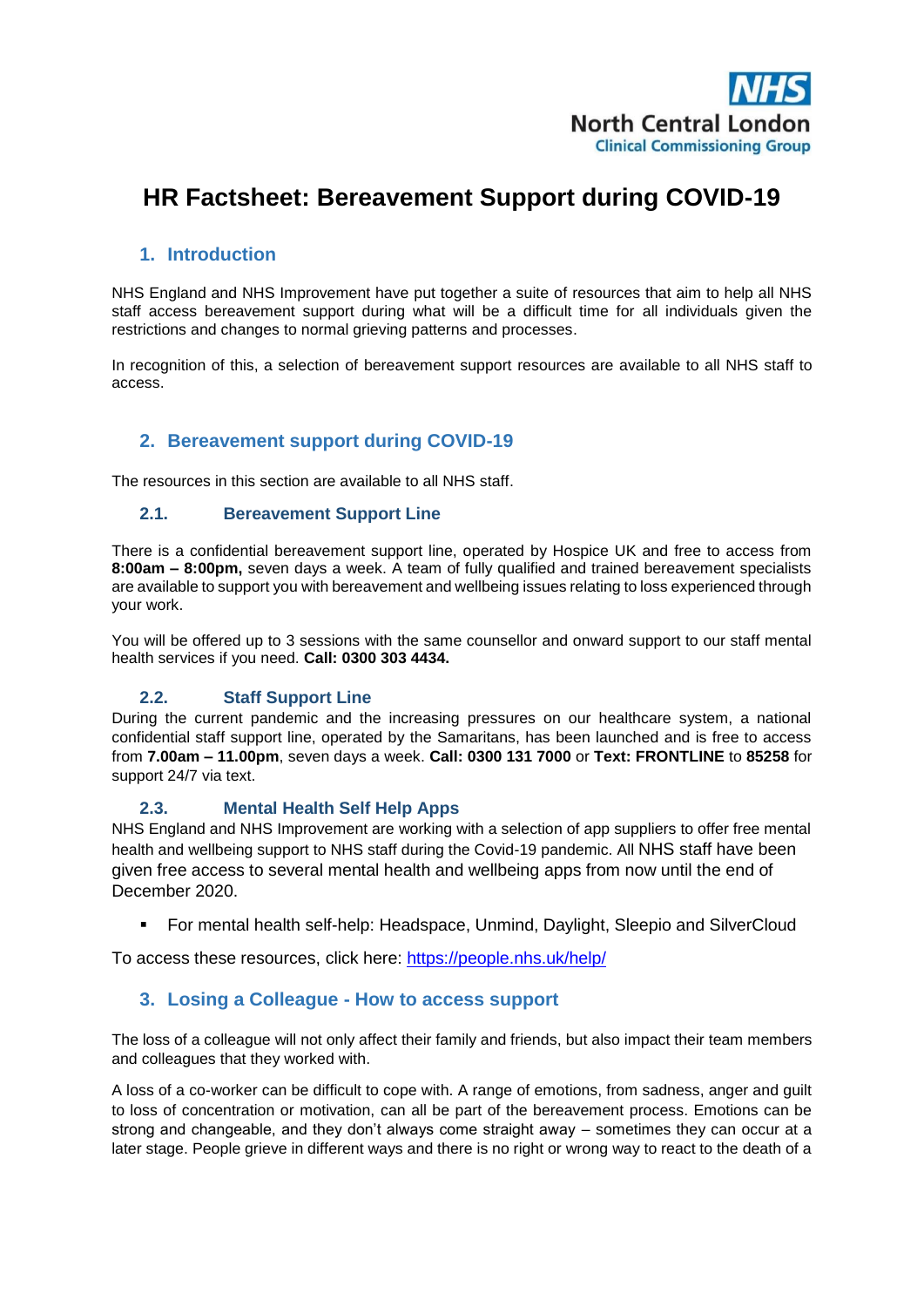colleague. Many people find it helpful to reach out and talk to someone about their feelings, other may wish to deal with the loss in private.

In addition to the National NHS support mentioned in section 2 above, the following resources are available to all NCL CCG staff:

- a) **Occupational Health** to access support from Occupational Health, please check with your line manager or through the HR team to arrange a referral.
- b) **Employee Assistance Programme (EAP)** a 24/7 confidential helpline with access to free counselling sessions for staff and their immediate family. Please see further details [here.](https://intranet.northcentrallondonccg.nhs.uk/news/Employee%20Assistance%20Programme.pdf)
- c) **Line Manager Support** if you feel it would be helpful, speak to your line manager about how you are feeling and coping with the unexpected grief. Your line manager will be able to guide you to additional resources that will help you through this difficult time.
- d) **Trade Union or Staffside** you may already have a relationship with your Staffside representative through other conversations and may feel comfortable talking to them about a recent bereavement. You can contact your Staffside representative through your membership with the union.

# **4. When you're concerned about a colleague**

There is a tragic reality that some of us will have concerns about colleagues at risk of harming themselves or taking their life by suicide. Flags to be aware of include communicating that they are feeling much worse, saying they would 'rather not be here'. You might be aware that they have considered suicide previously or have ideas about how they would kill themselves. It can also be more subtle including appearing restless and agitated, not wanting to talk to people, or not coping with everyday tasks.

It is important to remain calm and not panic.

- If you are worried someone may be in immediate danger, call the emergency services.
- If you are worried about the person but do not think they are in immediate danger encourage them to talk about their feelings and to seek help.
- Asking simple, direct questions can help. This includes asking someone whether they are having suicidal thoughts. Ask open questions, give them time to respond and try not to judge.
- Suggest they call the confidential staff support helpline: 0300 131 7000. You can also call on their behalf.
- Make sure you get support as well. Caring for someone else who is suicidal can be very emotionally draining.
- Remember, it's ok to ask for help.

Grassroots is a charity who aim to prevent suicide through open and direct conversations. Their free app is an [easily accessible suicide prevention resource,](https://www.prevent-suicide.org.uk/find-help-now/stay-alive-app/) packed full of useful information to help colleagues stay safe. Colleagues can use it if they are having thoughts of suicide or if you are concerned about someone else who may be considering suicide.

#### **5. Further Resources**

We know that managing everyday life in the midst of bereavement, both as an individual and as a line manager or team leader, can be complex and unexpected. NHSE/I have collated extra resources to help you navigate through this difficult time. Everyone grieves differently, especially given the diverse cultural backgrounds of our NHS staff, therefore this range of resources comes in a variety of formats to best support you in your individual situation.